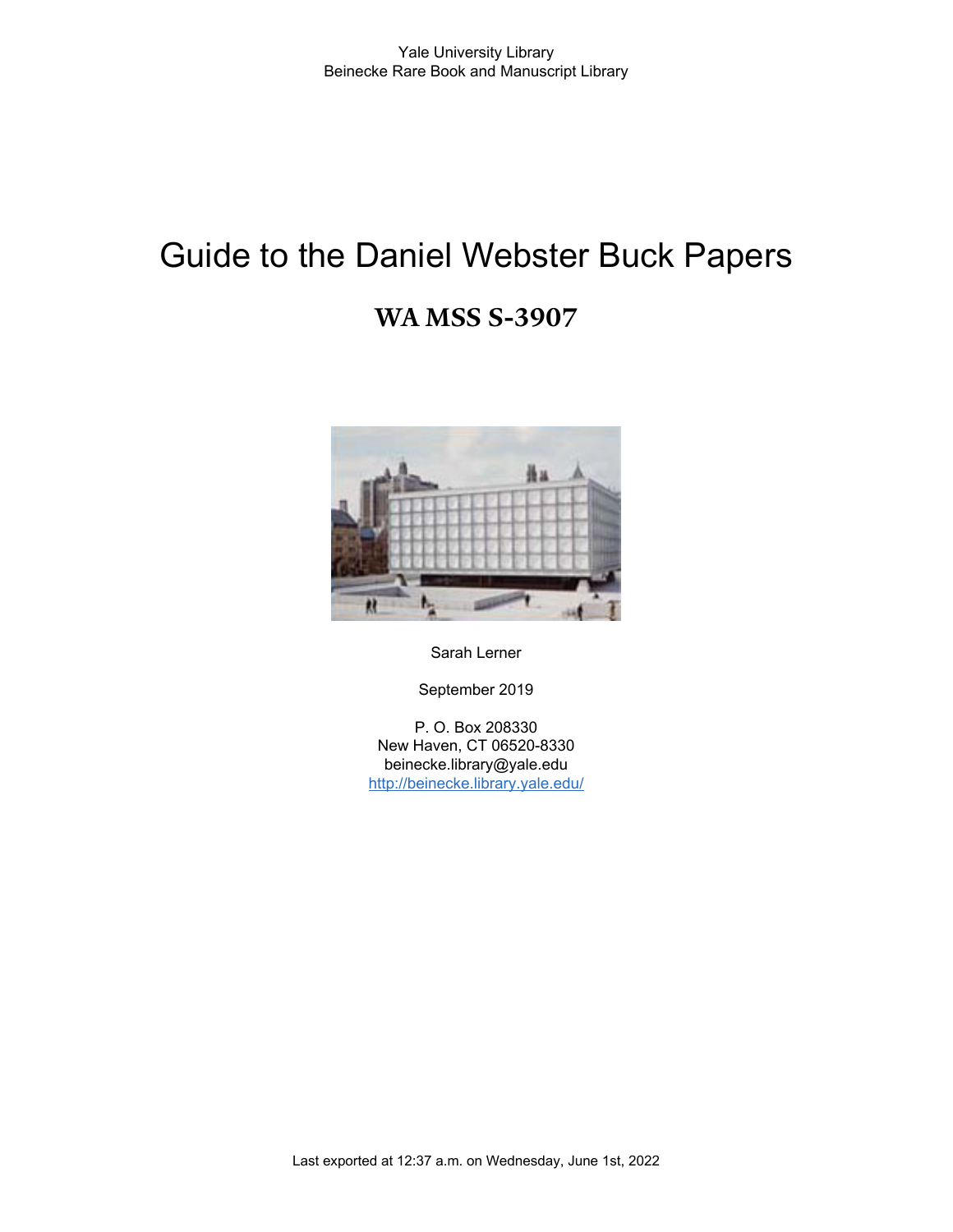# **Table of Contents**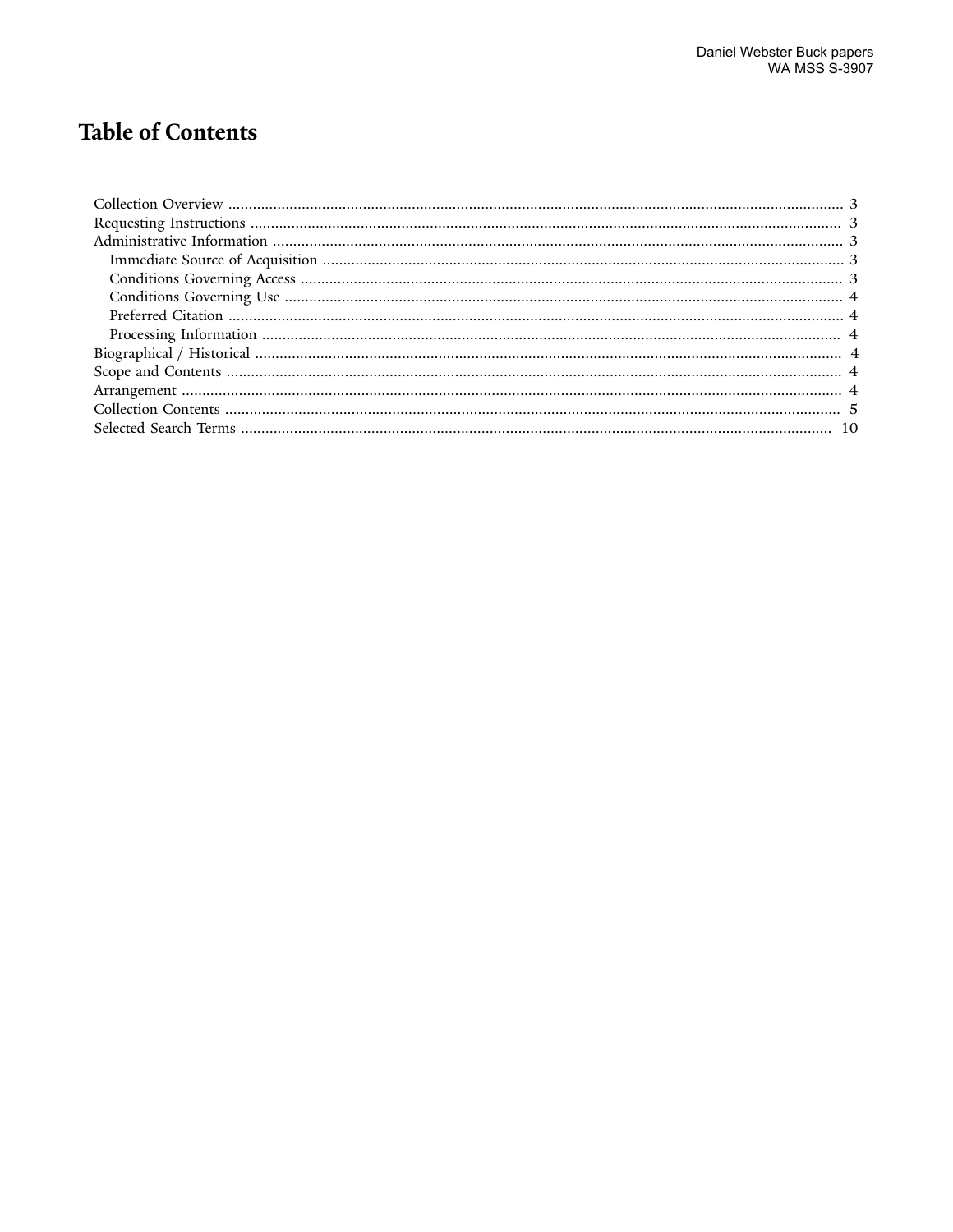## <span id="page-2-0"></span>**Collection Overview**

|                                                  | REPOSITORY: Beinecke Rare Book and Manuscript Library<br>P. O. Box 208330<br>New Haven, CT 06520-8330<br>beinecke.library@yale.edu<br>http://beinecke.library.yale.edu/                                                                                                                                                                                                                                                                                                                                                                                 |
|--------------------------------------------------|---------------------------------------------------------------------------------------------------------------------------------------------------------------------------------------------------------------------------------------------------------------------------------------------------------------------------------------------------------------------------------------------------------------------------------------------------------------------------------------------------------------------------------------------------------|
|                                                  | CALL NUMBER: WA MSS S-3907                                                                                                                                                                                                                                                                                                                                                                                                                                                                                                                              |
|                                                  | CREATOR: Buck, Daniel Webster, 1840-1892, author                                                                                                                                                                                                                                                                                                                                                                                                                                                                                                        |
|                                                  | TITLE: Daniel Webster Buck papers                                                                                                                                                                                                                                                                                                                                                                                                                                                                                                                       |
|                                                  | DATES: 1861-1892                                                                                                                                                                                                                                                                                                                                                                                                                                                                                                                                        |
| PHYSICAL DESCRIPTION: 2.42 linear feet (2 boxes) |                                                                                                                                                                                                                                                                                                                                                                                                                                                                                                                                                         |
| LANGUAGE: English                                |                                                                                                                                                                                                                                                                                                                                                                                                                                                                                                                                                         |
|                                                  | SUMMARY: Letters and business papers documenting Daniel Webster Buck's service with the<br>United States Army 8th Regiment Illinois Volunteer Cavalry, Company E, from 1861<br>to 1864; position as U.S. Deputy Marshal in Montana from circa 1866 to 1874; and<br>role as acting agent for the Blackfeet Indian Agency in Montana from 1873 to 1876.<br>Included is a tintype photograph of Buck by an unidentified photographer, circa<br>1880, and a cabinet card photograph of "Hamillin" by studio photographer James<br>Presley Ball, circa 1888. |
|                                                  | ONLINE FINDING AID: To cite or bookmark this finding aid, please use the following link: https://<br>hdl.handle.net/10079/fa/beinecke.dwbuck                                                                                                                                                                                                                                                                                                                                                                                                            |

## <span id="page-2-1"></span>**Requesting Instructions**

To request items from this collection for use in the Beinecke Library reading room, please use the request links in the HTML version of this finding aid, available at [https://hdl.handle.net/10079/fa/beinecke.dwbuck.](https://hdl.handle.net/10079/fa/beinecke.dwbuck)

To order reproductions from this collection, please send an email with the call number, box number(s), and folder number(s) to [beinecke.images@yale.edu.](mailto:beinecke.images@yale.edu)

Key to the container abbreviations used in the PDF finding aid:

b. box

f. folder

## <span id="page-2-2"></span>**Administrative Information**

## <span id="page-2-3"></span>**Immediate Source of Acquisition**

Purchased from Vincent Goebel on the Walter McClintock Memorial Fund, 2010.

#### <span id="page-2-4"></span>**Conditions Governing Access**

This collection is open for research.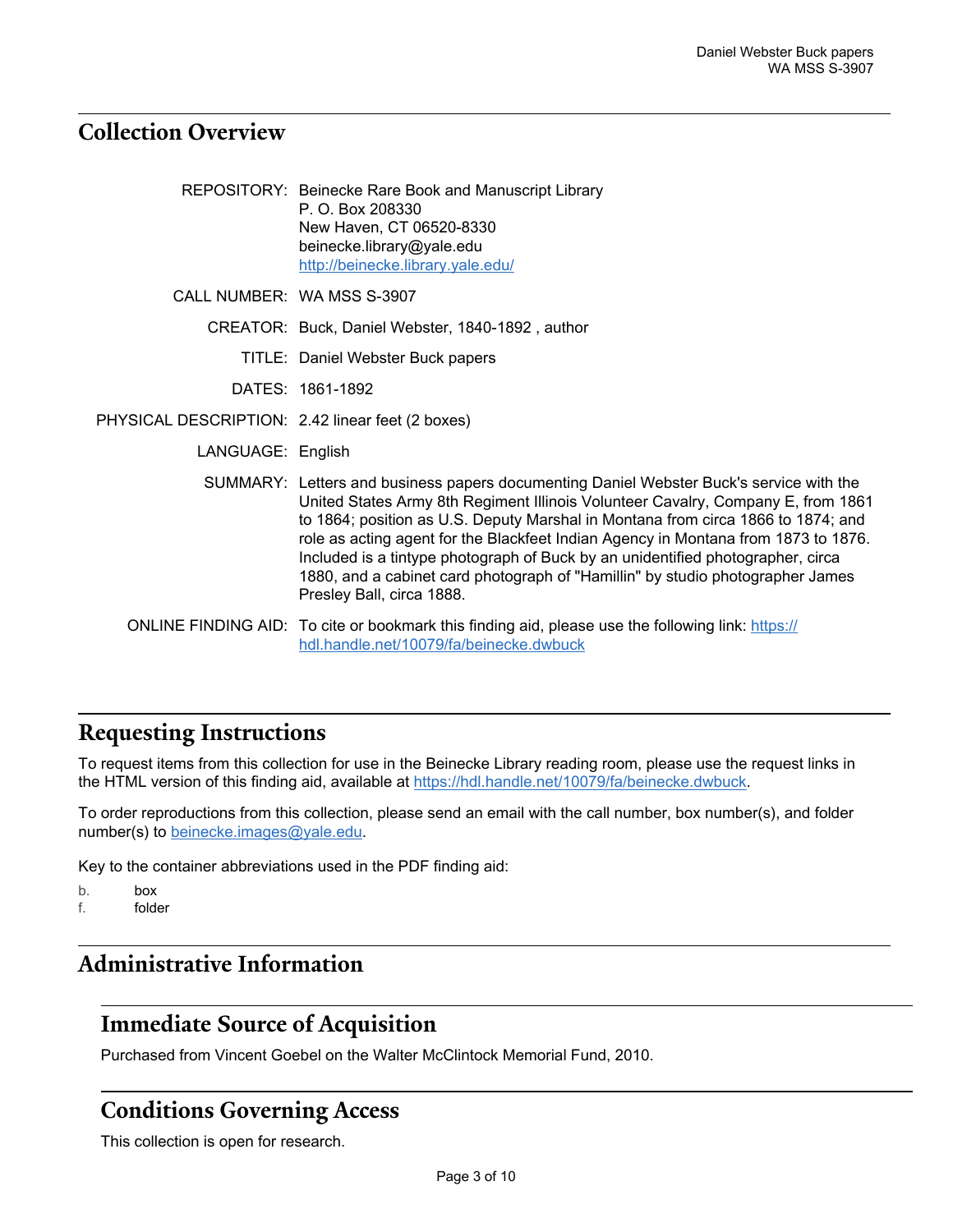## <span id="page-3-0"></span>**Conditions Governing Use**

The Daniel Webster Buck Papers is the physical property of the Beinecke Rare Book and Manuscript Library, Yale University. Literary rights, including copyright, belong to the authors or their legal heirs and assigns. For further information, consult the appropriate curator.

## <span id="page-3-1"></span>**Preferred Citation**

Daniel Webster Buck Papers. Yale Collection of Western Americana, Beinecke Rare Book and Manuscript Library, Yale University.

## <span id="page-3-2"></span>**Processing Information**

Collections are processed to a variety of levels, depending on the work necessary to make them usable, their perceived research value, the availability of staff, competing priorities, and whether or not further accruals are expected. The library attempts to provide a basic level of preservation and access for all collections, and does more extensive processing of higher priority collections as time and resources permit.

These materials have been arranged and described according to national and local standards. For more information, please refer to the Beinecke Manuscript Unit Processing Manual.

## <span id="page-3-3"></span>**Biographical / Historical**

Daniel Webster Buck (1840-1892) of Lancaster, New York, enlisted in the United States Army 8th Regiment Illinois Volunteer Cavalry, Company E, on 1861 September 5, and was mustered into service as first sergeant on 1861 September 18. Buck joined the Army of the Potomac with his regiment on 1861 October 17 and became first lieutenant of his company on 1862 July 17. He received his captain's commission in 1862 December and was placed upon recruiting service in Illinois circa 1863 October, after receiving a saber wound to the head and bullet wound to the leg. Buck continued to serve until 1864 October 10, when he was mustered out of service on account of his injuries. Following his military service, Buck resided in Helena, Montana, where he was U.S. Deputy Marshal circa 1866 to 1874, and acting agent for the Blackfeet Indian Agency from 1873 to 1876.

## <span id="page-3-4"></span>**Scope and Contents**

Letters and business papers documenting Daniel Webster Buck's service with the United States Army 8th Regiment Illinois Volunteer Cavalry, Company E, from 1861 to 1864; position as U.S. Deputy Marshal in Montana from circa 1866 to 1874; and role as acting agent for the Blackfeet Indian Agency in Montana from 1873 to 1876. Included is a tintype photograph of Buck by an unidentified photographer, circa 1880, and a cabinet card photograph of "Hamillin" by studio photographer James Presley Ball, circa 1888.

#### <span id="page-3-5"></span>**Arrangement**

Arranged chronologically.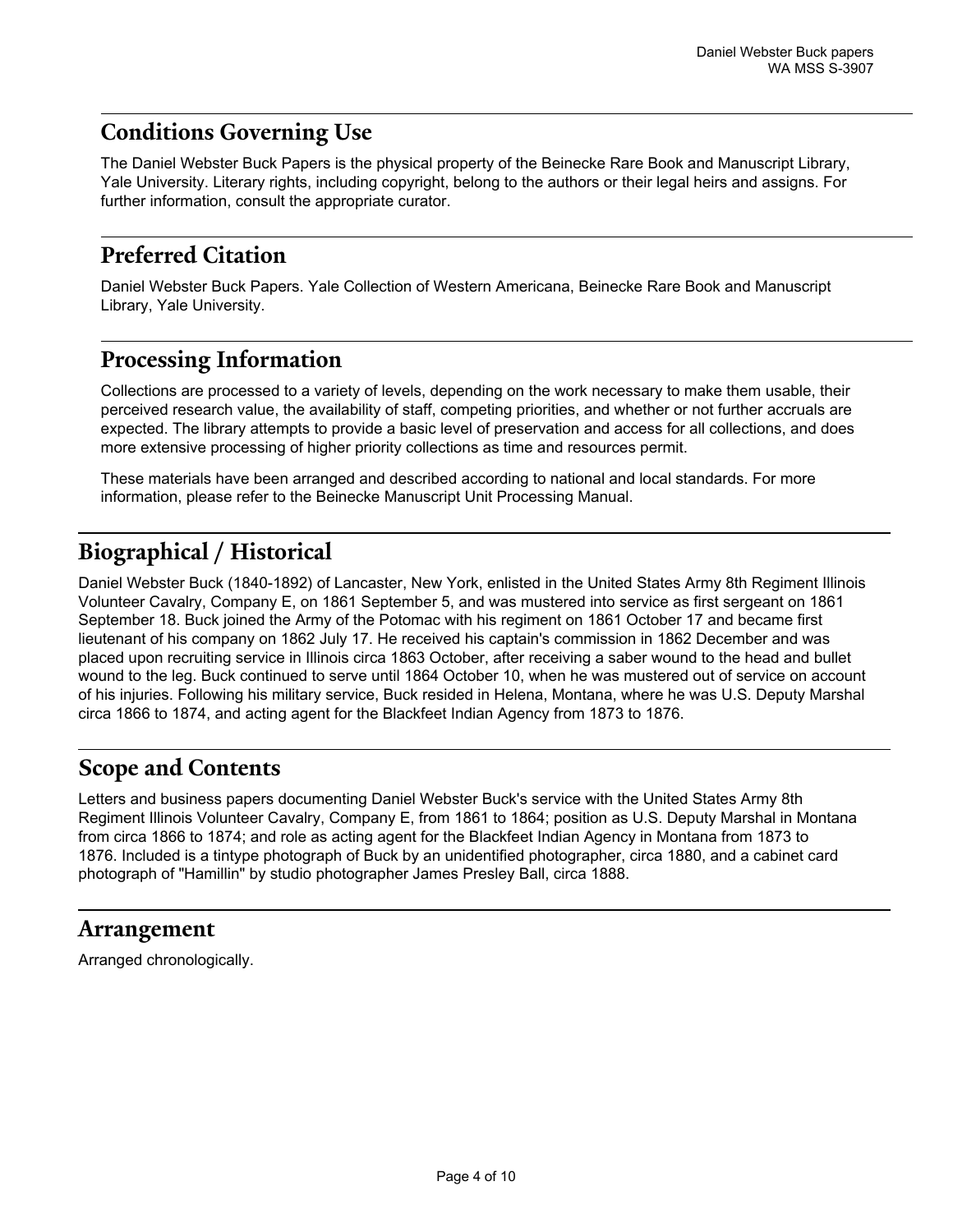# <span id="page-4-0"></span>**Collection Contents**

| b. 1, f. 1     | Daniel Webster Buck letter, Washington, D.C., to "Sister Julia"                                                                                                             | 1861 October 21                 |
|----------------|-----------------------------------------------------------------------------------------------------------------------------------------------------------------------------|---------------------------------|
| b. 1, f. 2     | Daniel Webster Buck letter, Camp California, Virginia, to "Dear Mother"                                                                                                     | 1861 December<br>28             |
| b. 1, f. 3     | Daniel Webster Buck letter, Harrison Landing, Virginia, to "Dear Sister"                                                                                                    | 1862 July 25                    |
| b. 1, f. 4     | Daniel Webster Buck letter, Knoxville, Tennessee, to "Dear Mother"                                                                                                          | 1862 October 16                 |
| b. 1, f. 5     | Daniel Webster Buck letter, Belle Plain, Virginia, to "Dear Mother"                                                                                                         | 1862 December 1                 |
| b. 1, f. 6     | Daniel Webster Buck letter, Port Conway, Virginia, to "Dear Sister Julia"                                                                                                   | 1863 February 15                |
| b. 1, f. 7     | Daniel Webster Buck letter, Potomac Creek Station, Virginia, to "Bro David"                                                                                                 | 1863 May 13                     |
| b. 1, f. 8     | Andrew Jonathan Alexander special orders no. 83 (leave of absence)                                                                                                          | 1863 June 2                     |
| b. 1, f. 9     | Daniel Webster Buck letter to "Bro David"                                                                                                                                   | 1863 August 10                  |
| b. 1, f. 10    | Daniel Webster Buck letter to "Dear Mother"                                                                                                                                 | 1863? October 19                |
| b. 1, f. 11    | Charles C. Suydam special orders no. 278 (recruitment)                                                                                                                      | 1863 October<br>26-28           |
| b. 1, f. 12    | James Oakes special orders no. 27 (recruitment)                                                                                                                             | 1863 November 2                 |
| b. 1, f. 13-15 | Daniel Webster Buck contracts with Hilton Clary (3 folders)                                                                                                                 | 1863 November 3                 |
| b. 1, f. 16    | James Oakes blank order for transportation                                                                                                                                  | circa 1863                      |
| b. 1, f. 17    | Enlistment certifications signed by Daniel Webster Buck and David Ramsay Clendenin                                                                                          | 1864 January 12-<br>December 29 |
| b. 1, f. 18    | Thomas G. Barnes special orders no. 140 (recruitment)                                                                                                                       | 1864 February 9                 |
| b. 1, f. 19    | Thomas G. Barnes special orders no. 126 (recruitment)                                                                                                                       | 1864 February 12                |
| b. 1, f. 20    | 8th Illinois Cavalry Regiment letter, Chicago, Illinois, to Galena and Chicago Union<br>Railroad                                                                            | 1864 February 23                |
| b. 1, f. 21    | William Gamble roll of volunteers enlisted                                                                                                                                  | 1864 February 28                |
| b. 1, f. 22    | John M. Waite letter, Saint Charles, Illinois, to Daniel Webster Buck                                                                                                       | 1864 March 14                   |
| b. 1, f. 23    | Chas. Edw. Hays letter, Springfield, Illinois, to Daniel Webster Buck                                                                                                       | 1864 May 26                     |
| b. 1, f. 24    | Daniel Webster Buck letter, Muddy Branch, Maryland, to "Dear Mother"                                                                                                        | 1864 August 15                  |
| b. 1, f. 25    | Daniel Webster Buck note about promotions and service                                                                                                                       | circa 1864                      |
| b. 1, f. 26    | Snake River District, Colorado, pre-emption mining claims signed by Daniel Webster<br><b>Buck</b>                                                                           | 1865 July 22                    |
| b. 1, f. 27    | Carte de visite photograph of Ulysses S. Grant, Philip Sheridan, William Tecumseh<br>Sherman, Andrew Johnson, David Farragut, George HenryThomas, and David Dixon<br>Porter | circa 1865                      |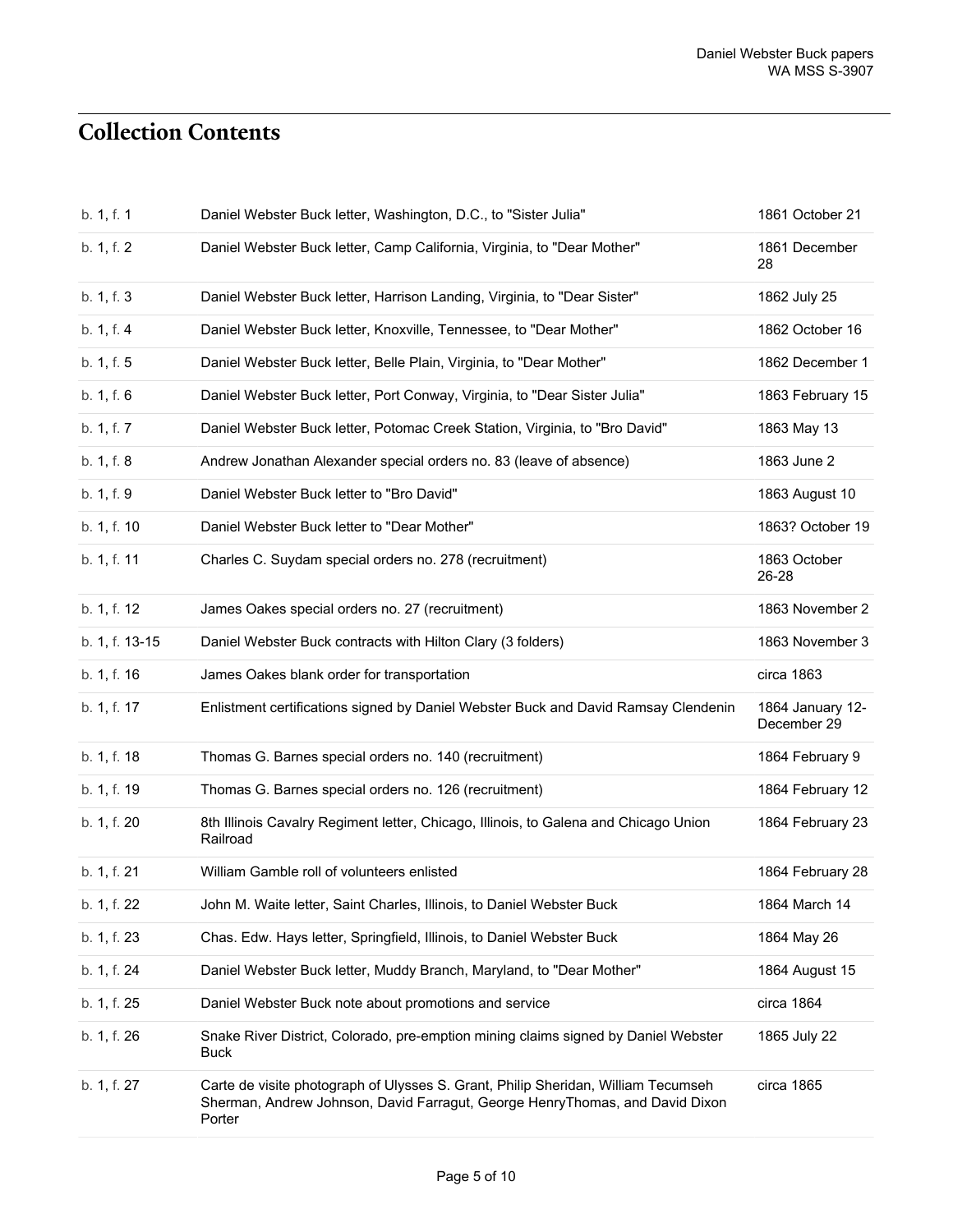| b. 1, f. 28 | "Bill" letter to "Dear Manly"                                                                            | 186? March 9                           |
|-------------|----------------------------------------------------------------------------------------------------------|----------------------------------------|
| b. 1, f. 29 | Daniel Webster Buck roll of tribal leaders                                                               | 1873 October 9                         |
| b. 1, f. 30 | H. A. Kennedy memorandum of ammunition turned over to William F. Ensign                                  | circa 1873<br>October                  |
| b. 1, f. 31 | Inventory property at the Blackfeet Indian Agency                                                        | 1873 November<br>13                    |
| b. 1, f. 32 | Letter, Blackfeet Indian Agency, Montana, to Henry A. Kennedy                                            | 1873 November<br>22                    |
| b. 1, f. 33 | Daniel Webster Buck statement of public funds                                                            | 1873 November<br>23                    |
| b. 1, f. 34 | Daniel Webster Buck voucher no. 1 for reimbursement of expenses                                          | 1873 November<br>24                    |
| b. 1, f. 35 | Daniel Webster Buck letter, Blackfeet Indian Agency, Montana, to William Goodyer                         | 1873 November<br>24                    |
| b. 1, f. 36 | Daniel Webster Buck vouchers for services                                                                | 1873 November<br>24-1874 January<br>12 |
| b. 1, f. 37 | Henry R. Clum letter, Washington, D.C., to Daniel Webster Buck                                           | 1873 December<br>10                    |
| b. 1, f. 38 | Henry R. Clum letter, Washington, D.C., to Daniel Webster Buck                                           | 1873 December<br>16                    |
| b. 1, f. 39 | Daniel Webster Buck voucher no. 1 outlining property distributed to the Blackfeet people                 | 1873 December<br>18                    |
| b. 1, f. 40 | Daniel Webster Buck voucher no. 2 outlining property distributed to the Blackfeet people                 | 1873 December<br>23                    |
| b. 1, f. 41 | Daniel Webster Buck abstract of disbursements                                                            | 1873 December<br>31                    |
| 105         | b. 2 (Oversize), f. Daniel Webster Buck account of the inventory property at the Blackfeet Indian Agency | 1873 December<br>31                    |
| b. 1, f. 42 | William F. Ensign voucher for reimbursement of expenses                                                  | 1873 December<br>31                    |
| b. 1, f. 43 | Daniel Webster Buck receipt for goods received                                                           | 1873 December                          |
| b. 1, f. 44 | Daniel Webster Buck report for missing annuities                                                         | circa 1873<br>December                 |
| b. 1, f. 45 | Daniel Webster Buck note with names of Blackfeet Indians                                                 | circa 1873<br>December                 |
| b. 1, f. 46 | Daniel Webster Buck audit of Blackfeet Etc Annuity Good                                                  | circa 1873<br>December                 |
| b. 1, f. 47 | Chicago, Burlington, & Quincy Railroad tickets                                                           | circa 1873                             |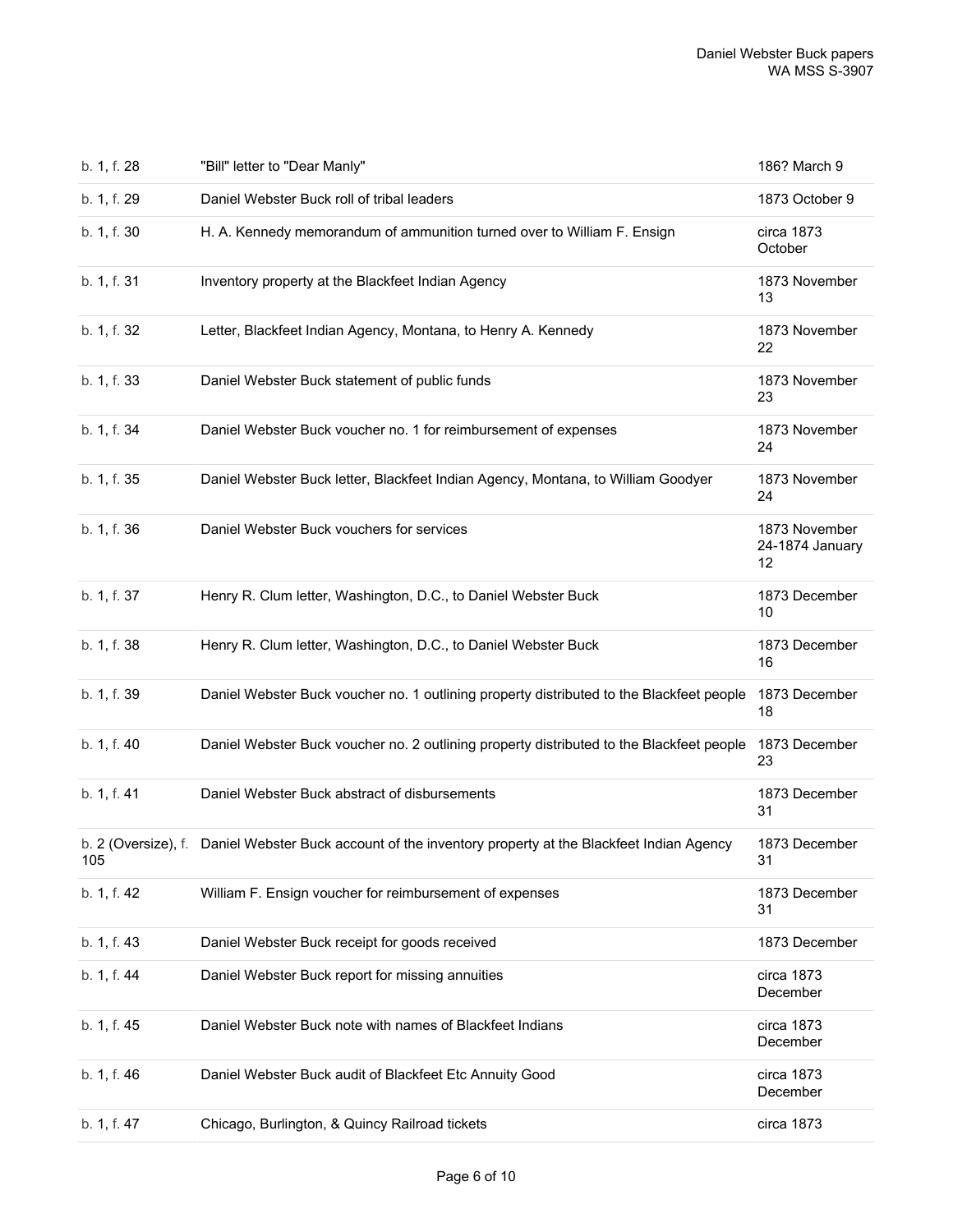| b. 1, f. 48 | Richard F. May receipt for funds received from Daniel Webster Buck                   | 1874 January 12            |
|-------------|--------------------------------------------------------------------------------------|----------------------------|
| b. 1, f. 49 | Richard F. May letter, Blackfeet Indian Agency, Montana, to Daniel Webster Buck      | 1874 February 2            |
| b. 1, f. 50 | Edward Parmelee Smith letter, Washington, D.C., to Daniel Webster Buck               | 1874 February 18           |
| b. 1, f. 51 | Edward Parmelee Smith letter, Washington, D.C., to Daniel Webster Buck               | 1874 April 1               |
| b. 1, f. 52 | William Fletcher Wheeler appointment letter of Daniel Webster Buck as deputy marshal | 1874 May 30                |
| b. 1, f. 53 | Richard F. May letter, Blackfeet Indian Agency, Montana, to Daniel Webster Buck      | 1874 October 2             |
| b. 1, f. 54 | Edward Parmelee Smith letter, Washington, D.C., to Daniel Webster Buck               | 1874 October 13            |
| b. 1, f. 55 | "Old Man" letter, Fort Benton, Montana, to Daniel Webster Buck                       | 1874 November 5            |
| b. 1, f. 56 | Daniel Webster Buck letter, Fort Peck, Montana, to Susan Buck                        | 1875 March 15              |
| b. 1, f. 57 | Daniel Webster Buck voucher for reimbursement of expenses                            | circa 1875 June<br>30      |
| b. 1, f. 58 | Andrew J. Simmons letter, Oakland, California, to Daniel Webster Buck                | 1875 September<br>14       |
| b. 1, f. 59 | Thomas J. Mitchell letter, Fort Peck, Montana, to Daniel Webster Buck                | 1875 September<br>26       |
| b. 1, f. 60 | Erwin C. Watkins letter, Rockford, Michigan, to Daniel Webster Buck                  | 1875 November<br>13        |
| b. 1, f. 61 | Daniel Webster Buck payment for service                                              | circa 1876<br>September 30 |
| b. 1, f. 62 | Myron C. Thum letter, Leavenworth, Kansas, to Daniel Webster Buck                    | 1876 December<br>28        |
| b. 1, f. 63 | Letter, Cheyenne, Wyoming, to Daniel Webster Buck                                    | 1877 March 28              |
| b. 1, f. 64 | Joseph Leighton letter, Fort Benton, Montana, to Daniel Webster Buck                 | 1877 April 16              |
| b. 1, f. 65 | Daniel Webster Buck voucher for reimbursement of expenses                            | circa 1877 April<br>20     |
| b. 1, f. 66 | Joseph Leighton letter, Tongue River, Montana, to Daniel Webster Buck                | 1877 June 8                |
| b. 1, f. 67 | "Lem" letter, Helena, Montana, to Daniel Webster Buck                                | 1878 February 2            |
| b. 1, f. 68 | "Phil" letter, Fort Shaw, Montana, to Daniel Webster Buck                            | 1878 June 29               |
| b. 1, f. 69 | E. G. Maclay letter, Helena, Montana, to Daniel Webster Buck                         | 1878 August 9              |
| b. 1, f. 70 | "Theodor" letter, Fort Custer, Montana, to "Marcus"                                  | 1878 August 17             |
| b. 1, f. 71 | Alexander C. Botkin letter, Helena, Montana, to Daniel Webster Buck                  | 1878 August 23             |
| b. 1, f. 72 | E. G. Maclay letter, Helena, Montana, to Daniel Webster Buck                         | 1878 August 27             |
| b. 1, f. 73 | E. G. Maclay letter, Helena, Montana, to Daniel Webster Buck                         | 1878 October 1             |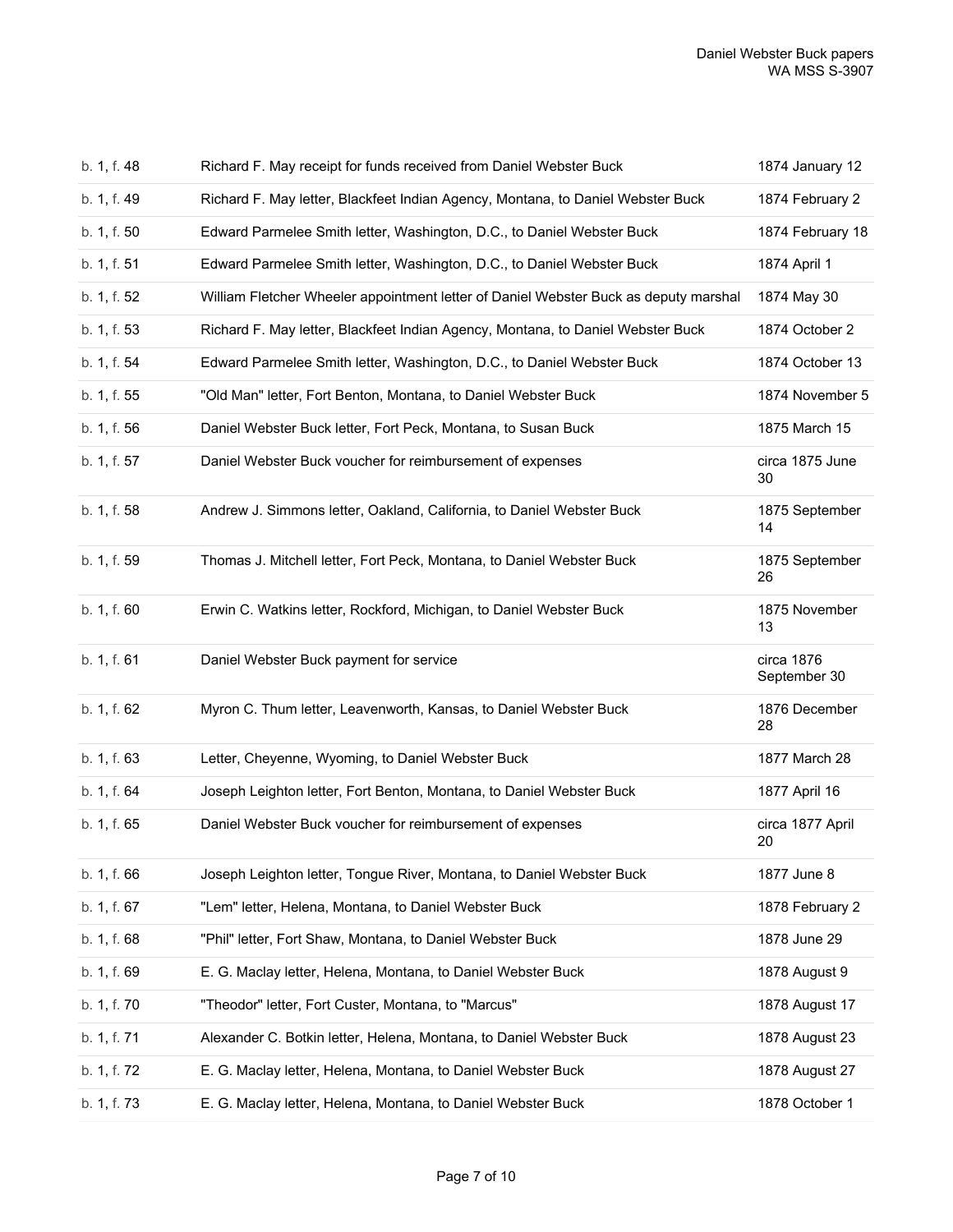| b. 1, f. 74  | Standard by-laws of the Subordinate Lodges of Ancient Free and Accepted Masons of<br>Montana | 1878                |
|--------------|----------------------------------------------------------------------------------------------|---------------------|
| b. 1, f. 75  | Joseph Leighton letter, Saint Paul, Minnesota, to Daniel Webster Buck                        | 1879 January 14     |
| b. 1, f. 76  | Beorge Boyd letter, Poplar Creek, Montana, to Daniel Webster Buck                            | 1879 April 26       |
| b. 1, f. 77  | Missouri River Transportation Company receipt for transportation of goods                    | 1879 May 6          |
| b. 1, f. 78  | Daniel Webster Buck letter, Fort Benton, Montana, to Susan Buck                              | 1879 May 18         |
| b. 1, f. 79  | Wyman L. Lincoln letter, Fort Belknap Agency, Montana, to Daniel Webster Buck                | 1879 June 11        |
| b. 1, f. 80  | Wyman L. Lincoln letter, Fort Belknap Agency, Montana, to Daniel Webster Buck                | 1879 June 20        |
| b. 1, f. 81  | Matthew Carroll letter, Helena, Montana, to Daniel Webster Buck                              | 1879 July 13        |
| b. 1, f. 82  | Matthew Carroll letter, Helena, Montana, to Daniel Webster Buck                              | 1879 August 5       |
| b. 1, f. 83  | Matthew Carroll letter, Helena, Montana, to Daniel Webster Buck                              | 1879 November 3     |
| b. 1, f. 84  | Daniel Webster Buck note about Wellington Bird trading ammunition                            | circa 1879          |
| b. 1, f. 85  | R. L. McCollough letter Fort Assinniboine, Montana, to Daniel Webster Buck                   | 1880 May 7          |
| b. 1, f. 86  | Matthew Carroll letter, Helena, Montana, to Daniel Webster Buck                              | 1880 June 11        |
| b. 1, f. 87  | William Rowe letter, Fort Benton, Montana, to Daniel Webster Buck                            | 1880 October 22     |
| b. 1, f. 88  | Matthew Carroll letter, Helena, Montana, to Daniel Webster Buck                              | circa 1880          |
| b. 1, f. 89  |                                                                                              |                     |
|              | Tintype portrait of Daniel Webster Buck                                                      | circa 1880          |
| b. 1, f. 90  | James E. Boyd letter, San Francisco, California, to "Leighton and Jordan"                    | 1881 January 25     |
| b. 1, f. 91  | W. P. Clark letter, Fort Shaw, Montana, to Daniel Webster Buck                               | 1881 July 8         |
| b. 1, f. 92  | Matthew Carroll letter, Helena, Montana, to Daniel Webster Buck                              | 1881 December<br>29 |
| b. 1, f. 93  | Helena Business College and English Training School leaflet                                  | circa 1883          |
| b. 1, f. 94  | Alexander Beattie letter, Chicago, Illinois, to Daniel Webster Buck                          | 1884 May 20         |
| b. 1, f. 95  | Daniel Webster Buck pass to inspect the Janauschek railway car                               | 1884 May 27         |
| b. 1, f. 96  | James Wells for the Montana Club bill for dues                                               | 1885 January 1      |
| b. 1, f. 97  | Mary Ann Eckert studio portrait of Daniel Webster Buck (photocopy)                           | undated             |
| b. 1, f. 98  | Duke Dutrineille leaflet advertising Dr. Conant's Celebrated Compound Vapor Baths            | 1886 August 21      |
| b. 1, f. 99  | Military Order of the Loyal Legion of the United States candidates for membership            | 1886 October 22     |
| b. 1, f. 100 | Montana National Bank advertising card                                                       | 1886 December<br>28 |
| b. 1, f. 101 | Stadler & Kaufmann envelope                                                                  | 1888                |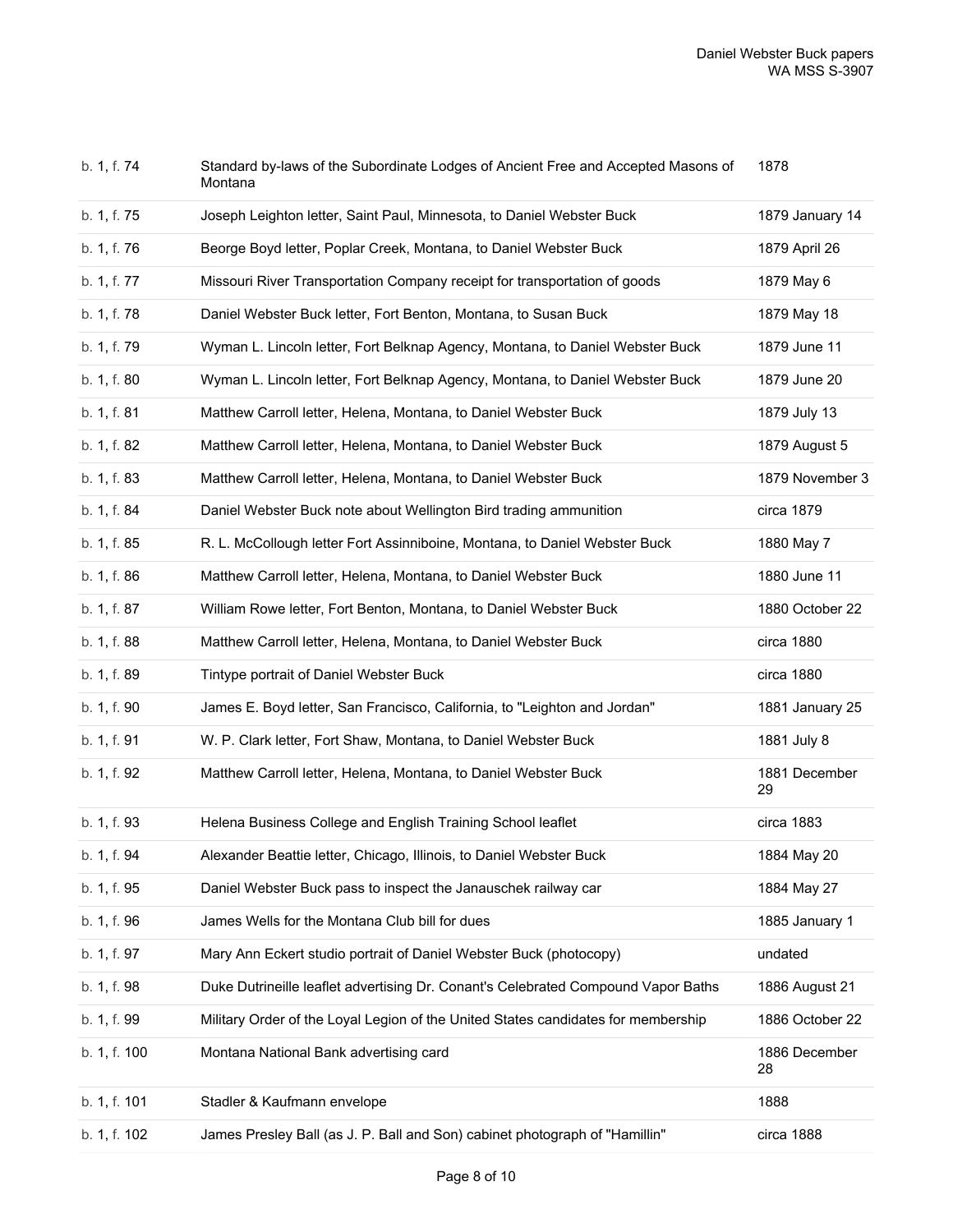| b. 1. f. 103 | Photograph of the Broadwater Hotel                                                                         | circa 1890      |
|--------------|------------------------------------------------------------------------------------------------------------|-----------------|
| b. 1. f. 104 | Military Order of the Loyal Legion of the United States In memoriam for Daniel Webster<br>Buck (photocopy) | 1892 February 9 |